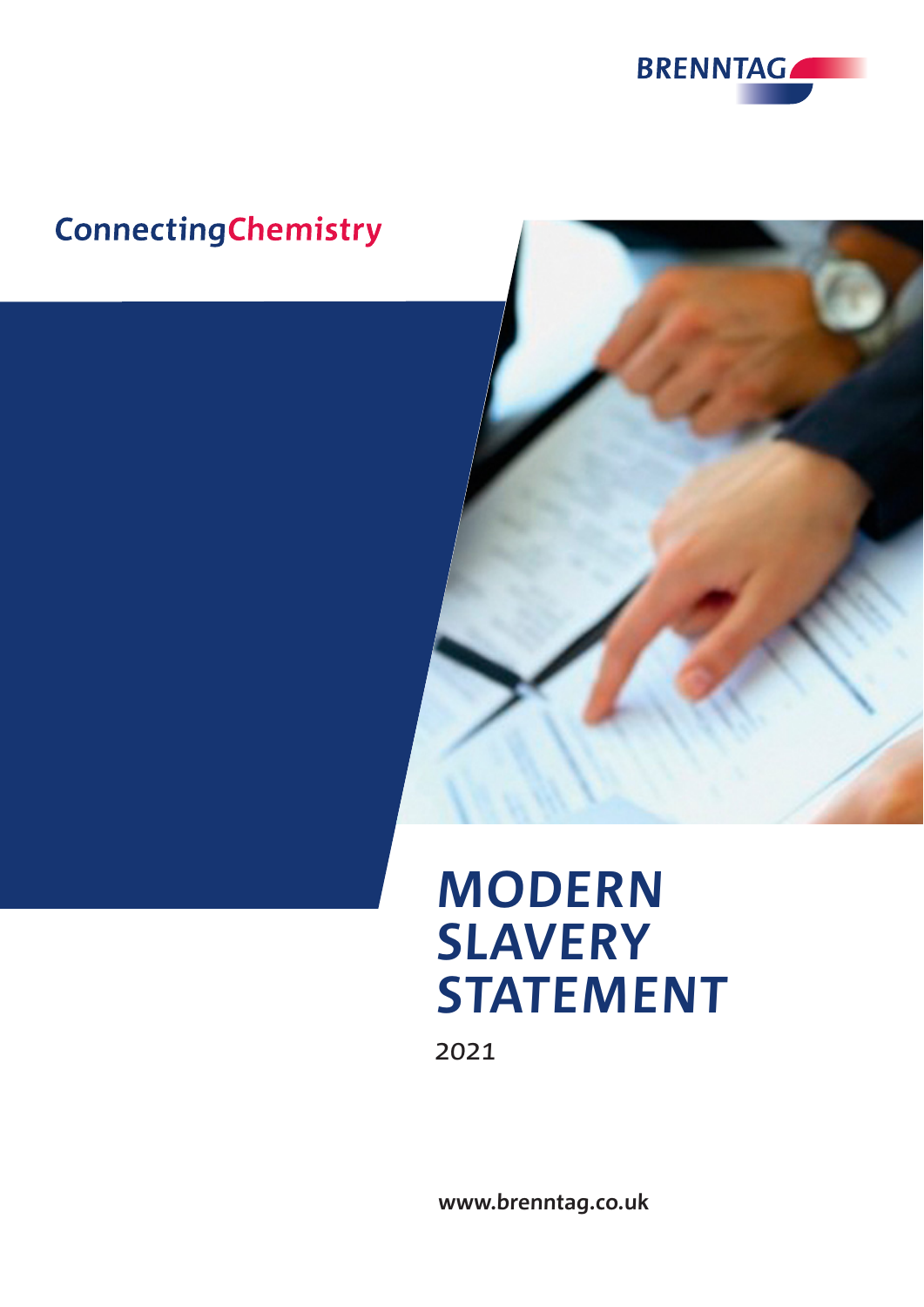

## **INTRODUCTION FROM THE PRESIDENT, BRENNTAG UK HOLDING LIMITED**

Slavery and human trafficking remains a hidden blight on our global society. We all have a collective and individual responsibly to be alert to the risks in our business and in the wider supply chain, however small. Brenntag UK Holding Limited and its associated companies ("Brenntag") are committed to improving our practices to prevent all forms of modern slavery (including servitude, forced or compulsory labour, human trafficking, and child labour), taking place in any part of our business or supply chain.

This statement sets out the steps we have taken up to this point, as well as during our past financial year, to implement this commitment and our expectations from suppliers, contractors, and business partners.

#### **ORGANISATION STRUCTURE**

Brenntag is the global market leader in chemical distribution. We manage complex supply chains for both chemical manufacturers and consumers by simplifying market access to thousands of products and services. Brenntag UK & Ireland operates at 19 locations, employs 876 people and generates a turnover of £437 million annually.

#### **OUR SUPPLY CHAIN**

Brenntag is a full-line chemical distributor of both industrial and specialty chemicals. We use logistics and transportation services and benefit from specialist support from subcontractors and manufacturers all over the globe. Our supply chain includes various forms of assets (human, financial and physical) and goods and services. As a global distributor, our people are our greatest asset. We acquire goods and services from our worldwide network to support delivery of products to customers within the life science, environmental and material science sectors.

#### **GLOBAL SOURCING ORGANISATION ("GSO")**

Brenntag GSO is the centre of excellence for sourcing industrial and specialty chemicals and ingredients from emerging markets to Brenntag's customers all over the world. GSO provides access to selected suppliers with quality products and valueadded services who share in Brenntag's commitment to quality, reliability, innovation, sustainability and customer satisfaction. The Brenntag GSO team holds offices in Beijing, Shanghai, Taipei, Mumbai, Singapore and Seoul and is formed of 50 experienced highly skilled specialists for the different industries who closely cooperate with Brenntag regions worldwide. Our purchasing staff in the UK has full access to the GSO network when purchasing goods globally which is a major benefit to Brenntag's customers.

#### **OUR POLICIES**

For many years, Brenntag has been committed to the highest forms of business conduct and ethics in our operations and supply chain. That commitment forms a cornerstone for many of our policies, procedures and our approach to business.

At Brenntag, safety, responsibility and sustainability are fundamental aspects of the corporate strategy. In October 2014 we joined the UN Global Compact (UNGC), the first ever chemical distributor to join. This was a conscious and logical step for us, through which we officially signed up to the initiative's ten principles.

UNGC is a strategic initiative for companies committing to align their business activities and strategies with ten universally recognised principles in the areas of human rights, labour standards, environmental protection and fighting of corruption. With more than 12,000 participants from over 145 countries, it is the world's largest joint initiative of socially committed companies and other stakeholders. These principles complement the standards which we apply in evaluating all of our business activities.

Brenntag recognises that only through the joint commitment of all stakeholders within the chemical industry can we be sure that any form of slavery is eradicated. Sustainability issues such as health, safety and environmental protection, working practices, supplier management and governance are becoming increasingly important criteria when choosing business partners and making purchasing decisions.

Therefore, Brenntag maintains a close and ongoing dialogue with its suppliers and customers. The company is a member of the chemical industry's initiative "Together for Sustainability" ("TfS"), has developed a bespoke Supplier Code of Conduct ("the Code of Conduct"), and undergoes external assessment by EcoVadis, a leading independent provider of Corporate Social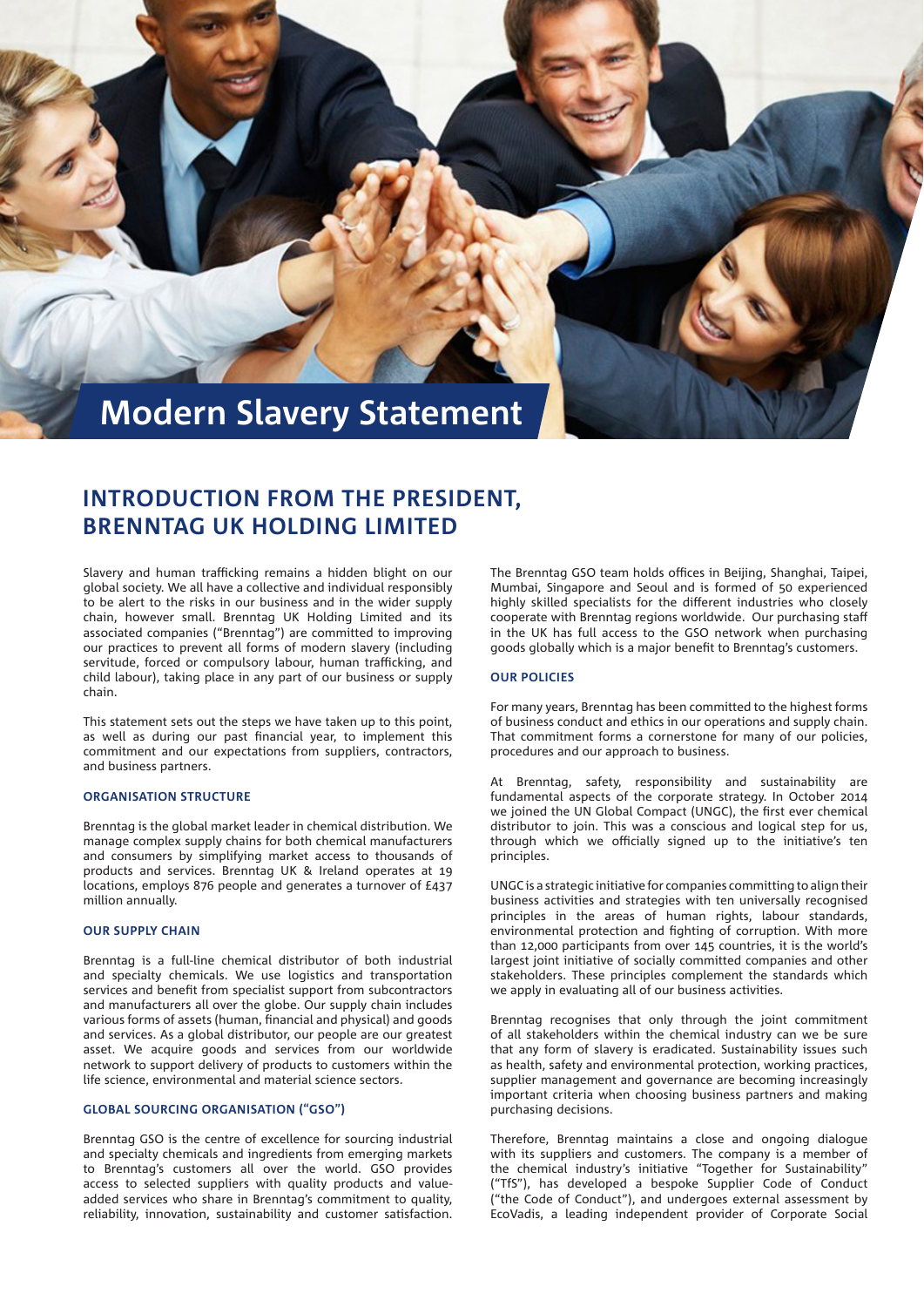Responsibility ("CSR") assessments. CSR Assessments evaluate policies and actions implemented by suppliers to comply with internationally recognised human rights standards and frameworks for slavery and human trafficking. This includes the Guiding Principles on Business and Human Rights, the United Nations Global Compact and ISO 26001.

#### **DUE DILIGENCE**

Brenntag requires its suppliers to provide information and supporting evidence on their policies and actions through sector specific questionnaires before they can become approved partners. These questionnaires cover human rights, due diligence and certification schemes used by suppliers to verify that fair labour practices are used.

Suppliers are also expected to disclose information on their sustainable procurement selection criteria, third party audits and supplier capacity building. This provides buyers with visibility of suppliers' efforts to prevent slavery and human trafficking. If Brenntag have any concerns about information provided by suppliers, a desktop audit is carried out to ensure that Brenntag's high standards are being met.

Our Anti-Slavery and Human Trafficking Policy prohibits the use of child or forced labour anywhere within our business. It also forbids Brenntag having any involvement with entities that support prohibited labour practices or human trafficking, including slavery, bonded labour or debt-bondage, or securing labour or services by force, threat, or deception.

Brenntag's supplier/subcontractor on-boarding requirements dictate that business partners adhere to Brenntag's policies. Our standard form agreements further strengthen this commitment by requiring that suppliers and subcontractors continue to observe Brenntag's policies on an on-going basis. All trading partners are automatically and continually vetted against hundreds of restricted and sanctioned party lists sources from government institutions worldwide via Brenntag's Global Sanctions Screen ("Amber Road"). Suspected matches are thoroughly investigated and escalated as appropriate before trading is allowed to commence.

#### **EFFECTIVE RISK ASSESSMENT AND MANAGEMENT**

Brenntag has processes in place to support periodic assessment and management of risks associated with our partner engagements, direct business operations and business relationships. We will not work with customers, suppliers or sub-contractors who do not share our commitment to high ethical standards, particularly in relation to modern slavery.

Our Code of Business Conduct and Whistleblowing Policy provide a process for reporting or raising concerns about any wrongdoing to the Group Compliance Officer, in confidence and without fear of retaliation.

#### **COMMUNICATION**

To ensure a high level of understanding of the risks of modern slavery and human trafficking in our supply chains and our business, we provide regular training to relevant members of staff. Brenntag's Directors are committed to the subject and ongoing reviews of the training criteria.

#### **ACTION TAKEN AND NEXT STEPS**

In 2018, training was delivered to all Brenntag staff members on the subject of Modern Slavery and how to recognise signs of when a breach may have occurred. During 2019 refresher training was delivered to all relevant staff on the topic of Modern Slavery which included making staff aware of the wider steps that the company is taking globally to ensure that we only engage with suppliers who adhere to Brenntag's high ethical standards.

Brenntag specifically audited its GSO order process to establish if similar procedures apply to relationships with global suppliers, as part of its risk-based assessment approach. This entailed engaging with key staff members in the UK who frequently purchase products via the GSO network. The exercise allowed us to map out the current end to end process when it comes to purchasing goods from the relevant regions.

We have, as an outcome over the course of 2020 and early 2021, developed and implemented processes and tools to assess GSO supplier compliance with the Code of Conduct and international standards for trade and social responsibility. A Statement of Compatibility, incorporating compliance with the Code of Conduct, is being issued to all GSO suppliers, new and existing, with a requirement for signature.

In addition, GSO's terms and conditions require as standard that all suppliers observe the Code of Conduct, which enlists Brenntag's commitment to anti-bribery, trade controls and human rights. A bespoke Trade Compliance Statement has been developed for customers to reiterate GSO's commitment to integrity and compliance with all applicable laws, regulations and ethical standards in each of the markets where they operate.

A Social Accountability Questionnaire is also being implemented to identify issues/deficiencies with potential suppliers. Additional origin linked questions have been developed in response to UK Government's measures related to specific regions in China to further bolster screenings.

In its April 2020 EcoVadis assessment, Brenntag Group was awarded 71 points thereby maintaining its 'gold' status already achieved in 2016 (Gold Recognition Level). The result ranked Brenntag among the top 1% of companies in our industry, as well as among the top suppliers assessed overall by EcoVadis across all industry categories. As part of its TFS membership, Brenntag has been encouraging its own suppliers to undergo an EcoVadis selfassessment, which includes a labour practices and fair business practices category. Some 69% of our total chemical spend globally scored 45 or higher in their EcoVadis evaluation.

In 2020 we introduced a measure, whereby suppliers whose EcoVadis rating is below 45 will automatically receive advice on specific potential improvements to make it easier for them to achieve further progress.

Brenntag globally set itself a target to assess at least 80% of its total chemical spend (in  $\xi$ ) through sustainability assessments and audits by the end of 2020. We almost reached this target: By the end of 2020, some 76% of total chemical spend had undergone assessment. Where reassessments had been triggered, an improvement rate of 58% had been achieved and some 33% of suppliers had bettered scores on labour and human rights.

Aside from total chemical spend, we intend to particularly focus on low scores in risk countries. We regard it as a great achievement that a total of around 1,300 of our suppliers worldwide underwent assessments between the launch of the programme in 2016 and the end of 2020, despite the unique challenges posed by the SARS-Cov-2 pandemic over the course of 2020 leading to widespread postponement of physical assessments and audits.

This statement is made pursuant to section 54(i) of the Modern Slavery Act 2015 and constitutes a group Modern Slavery statement for Brenntag UK Holding Limited and its Subsidiaries Brenntag UK Limited (Company Number: 05262170) and Kluman and Balter Limited (Company Number: 02995518).